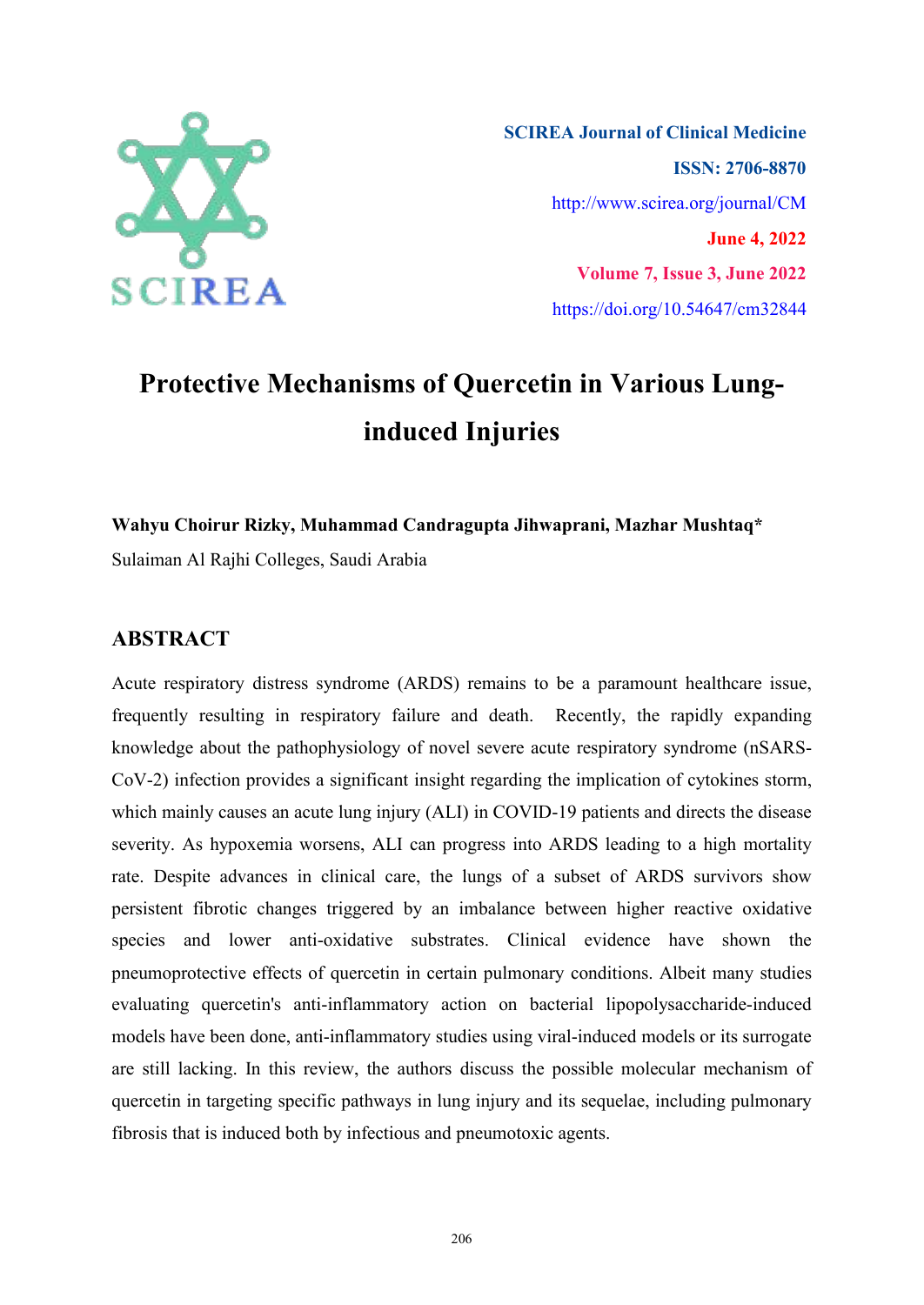**Keywords:** Quercetin, acute lung injury, acute respiratory distress syndrome, antiinflammatory, pulmonary fibrosis, pneumoprotective

## **Background:**

Acute respiratory distress syndrome (ARDS) remains to be a paramount healthcare issue, affecting more than 190,000 people in the United States per annum, with a mortality of 27- 45%, determined by comorbidities and the severity of the illness [1]. Nowadays, the rapidly expanding knowledge about the pathophysiology of novel severe acute respiratory syndrome (nSARS-CoV-2) infection provides a significant insight regarding the implication of cytokines storm, which mainly causes an acute lung injury (ALI) in COVID-19 patients and directs the disease severity. As hypoxemia worsens, ALI can progress into ARDS leading to a high mortality rate among patients who progressed to a severe stage of ALI. Based on earlier studies, approximately 67-85% of ARDS mortality in the intensive care unit (ICU) patients due to COVID-19 was identified. Contrarily, general ARDS mortality and those attributable to SARS following ICU admission were estimated as 35.3% and 52.2% respectively [2]. Despite advances in clinical care, notably pulmonary protective strategies of mechanical ventilation, the lungs of a subset of ARDS survivors show persistent fibrotic changes. Hence, in many cases correlate with declining health-related quality of life (HRQoL) that last months to years after the acute illness [1].

Following the acute inflammatory phase of ARDS, another contributing factor in the development of fibroproliferative changes is an imbalance between the higher reactive oxygen species (ROS) production and the exhaustion of anti-oxidative substrates [1]. Similarly, a number of toxic substances are produced/secreted by the bacteria, like lipopolysaccharide (LPS), which is associated with the severity of lung injury and ultimately causes pulmonary fibrosis. Such a toxic effect of LPS can be alleviated with quercetin [3–5]. Bleomycin and Benzo-a-Pyrene are also well documented in some literatures as pulmonary fibrosis-inducing agents [4,6–8]. However, although many studies evaluating quercetin's antiinflammatory action on bacterial lipopolysaccharide-induced models have been done, antiinflammatory studies using viral-induced models or its surrogate are still lacking.

Quercetin (C15H10O7) is a polyphenolic flavonol compound, one of six subclasses of flavonoids. Being one of the most abundant forms of flavonoids, it consists of 3 rings and 5 hydroxyl groups placed at the 3-, 3'-, 4', 5-, and 7- positions. It is ubiquitously found in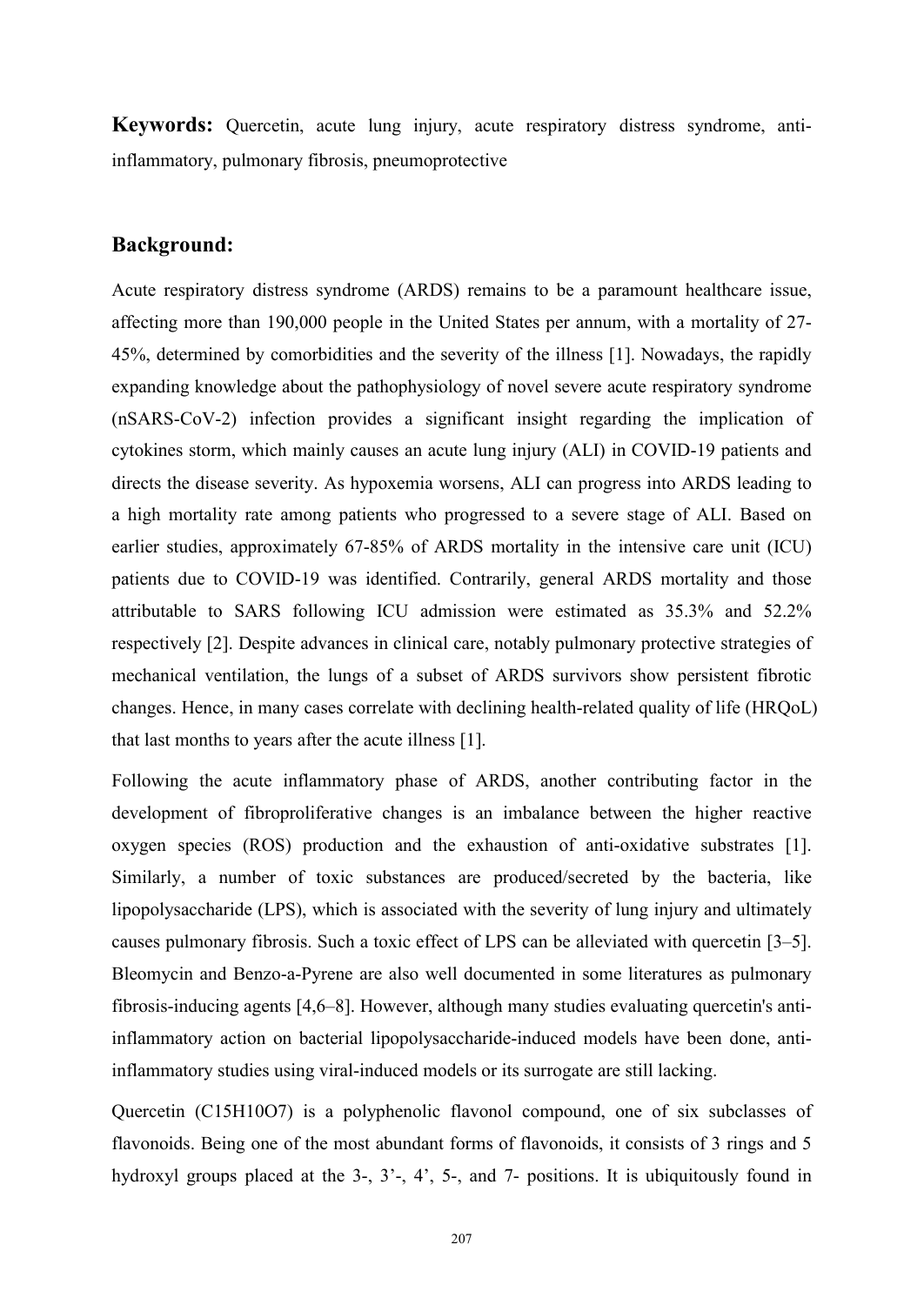apples, berries and onions. Theoretically, quercetin posseses antiviral properties against nSARS-CoV-2 binding site of the viral spikes protein to ACE-2 receptors, main protease (M<sup>pro</sup>) or 3CL<sup>pro</sup>, Papain-like protease (Pl<sup>pro</sup>), and RNA-dependent RNA polymerase (RdRp). Hence, it interferes the release of cytokines (i.e. IL-6, IL-8, TNF-α, IL-1β, IL-10, CXCL10, IL-1RA, IL-18, NLRP3 inflammasome) which trigger inflammatory response, ROS, and pulmonary fibrosis in nSARS-CoV-2 infection [9]. Clinical evidence also shown the effectiveness of quercetin for cetain respiratory conditions such as chronic obstructive pulmonary diseases (COPD), upper respiratory tract infections (URTI), sarcoidosis, and as an adjuvant therapy of COVID-19 [9]. In this review, we discuss the current evidence of quercetin in alleviating lung injury and its sequelae which occur as a result of inflammatory process both from infectious and pneumotoxic agent.

# **Basic mechanism directing fibro-proliferative response in ARDS:**

For a few decades, our understanding of the patho-mechanism directing fibro-proliferative response in ARDS has progressed substantially **(Figure 1)**. ARDS is a heterogenous clinical syndrome characterized by acute inflammation, microvascular damage, and increased permeability of pulmonary vasculature and epithelium. This, sequentially, driving to series of events comprising plasma exudation into the alveolar spaces, which, together with compromised alveolar fluid clearance, results in alveolar edema [1]. Moreover, proinflammatory cytokines and chemokines release along with activation of coagulation system results in neutrophils, monocytes/macrophages, and lymphocytes influx into the alveoli following the defects in alveoli-capillary membrane. During acute inflammatory stage of ARDS, potent cytotoxic mediators generated from infiltrating leukocytes are released, including reactive oxygen and nitrogen species, elastase, matrix metalloproteases (MMPs), leads to alteration and damage in the pulmonary architecture. The interplay between ongoing damage and failure of reparative process in timely manner are essential factors which promote fibro-proliferative response [1,10].

In some ARDS patients, robust and perpetual accumulation of macrophages, fibrocytes, myofibroblast, and fibroblast in the alveoli, give rise to the excessive deposition of fibronectin, collagen type I and III, and other extracellular matrix (ECM) components [1,10]. This phenomenon occurs in parallel with an imbalance between antifibrotic (e.g. keratinocyte growth factor, hepatic growth factor, and prostaglandin E2) and profibrotic (e.g. transforming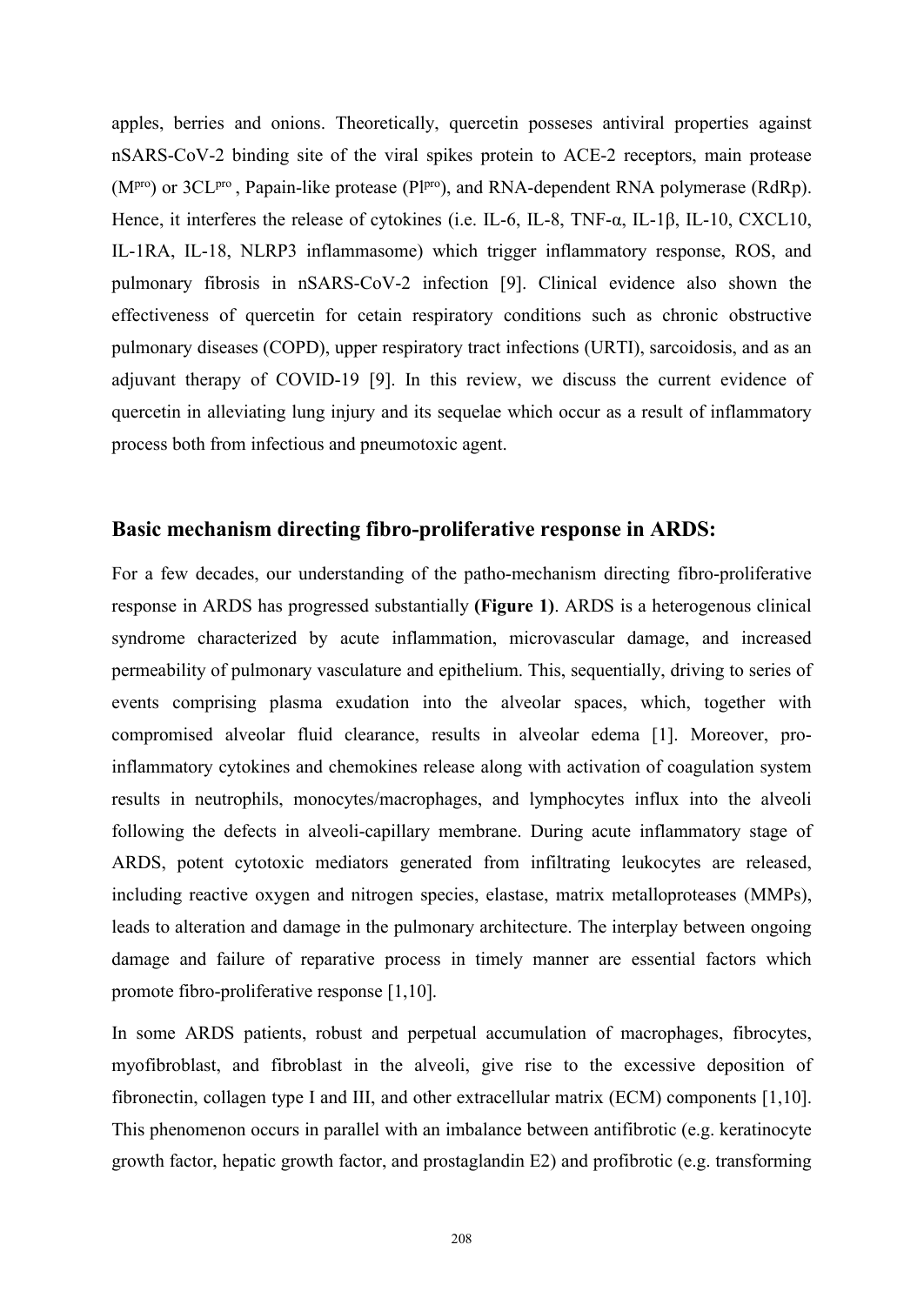growth factor (TGF-α and -β), IL-1 β, platelet-derived growth factor/PDGF, and lysophosphatidic acid) [1,10]. The initial injury owing to inflammatory process in the alveolar stucture may be amplified by damage from shear forces exerted by mechanical ventilation, denoting the importance of pulmonary protective ventilation approaches to limit ongoing epithelial injury which may direct fibroproliferative response. This ventilator associated injury also interferes surfactant production [1,11].

Another key factor in ARDS is vascular lesions comprising endothelial injury, increased microvascular permeability, obliterative, thrombotic and fibroprolifertaive alteration which are associated with diffuse alveolar damage histologically [10]. Production of angiogenic substance owing to these alterations has also been reported to promote further injury and fibroproliferative response. Those include vascular endothelial growth factor (VEGF), macrophage inflammatory protein-2 (MIP-2), and angiopoietin-2 [10,12].



# **Figure 1. Pathophysiological processes that direct fibroproliferation changes in ARDS**. Typical alterations associated with lung injury progress over time affected by environmental and individual-specific risk factors. A provisional extracellular matrix (ECM) is eventually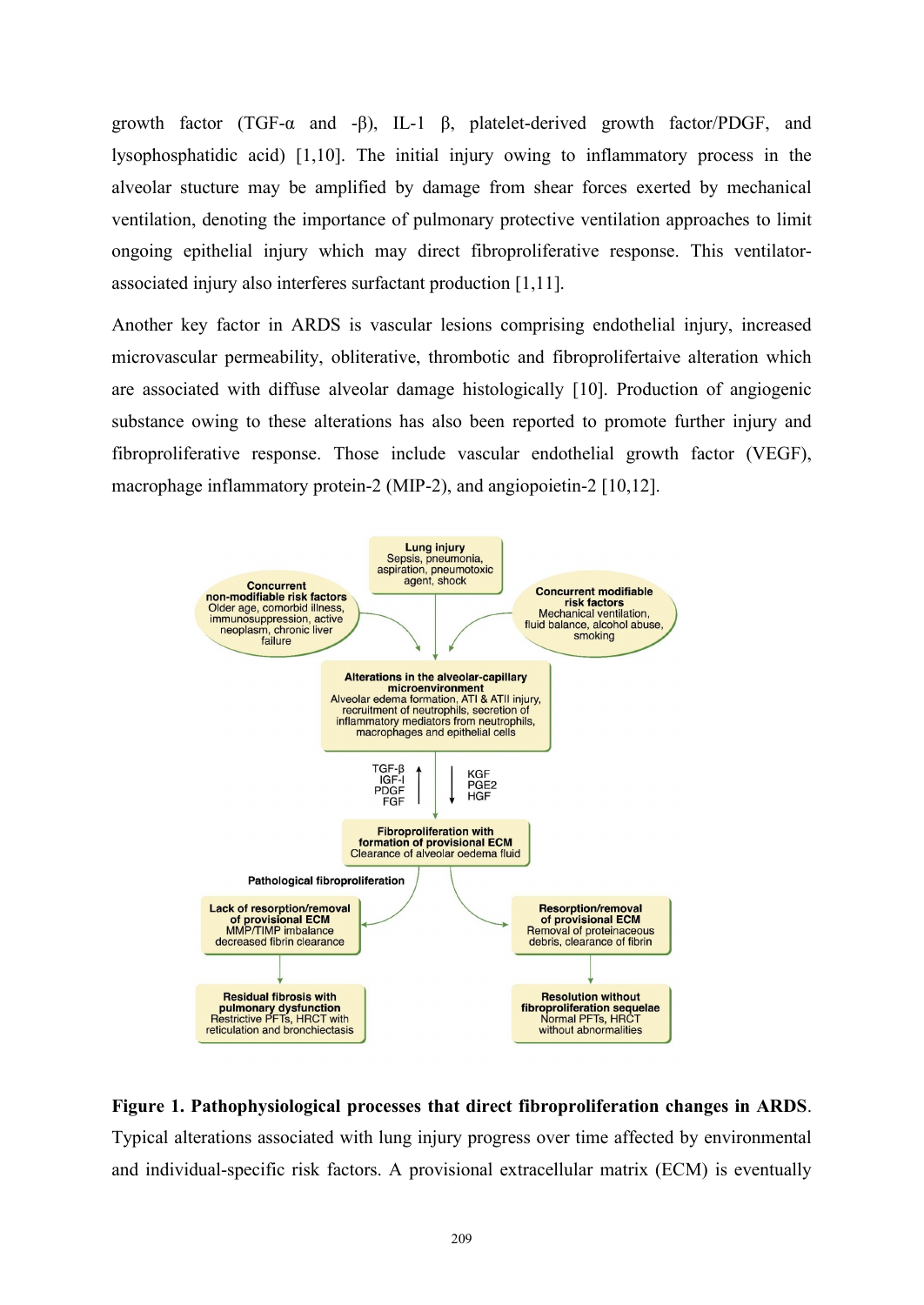formed to promote repair and proteinaceous fluid causing pulmonary edema is then cleared from the alveolar space. Albeit the provisional ECM largely subsides after the restoration of pulmonary architecture, a subset of patients remains with ECM deposition and has remaining fibrosis sequelae. AT: angiotensin; TGF: transforming growth factor; IGF: Insulin-like growth factor; PDGF: platelet-derived growth factor; FGF: fibroblast growth factor; KGF: keratinocyte growth factor; PGE: prostaglandin E; HGF: hepatocyte growth factor; MMP: matrix metalloproteinases; TIMP: tissue inhibitor of metalloproteinase; PFT: pulmonary function test; HRCT: high-resolution computed tomography.

# **Mechanistic of Acute Lung Injuries and Quercetin Protection:**

#### *1. Quercetin protects lipopolysaccharide-induced acute lung injury;*

Several *in vivo* studies have reported the promising potential of quercetin in ALI-induced mice models.Takashima and colleagues [3] reported that intratracheal administration of quercetin significantly reduced the wet lung-to-body weight ratio in mice challenged with lipopolysaccharide (LPS). The wet lung-to-body weight ratio is associated with the severity of lung injury and it is used as an index for pulmonary edema [13]. The number of total cells and neutrophils, thickening of alveolar wall and interstitial infiltration as observed in histological sections all of those showed a declining tendency in the presence of quercetin pretreatment. Consistently, quercetin in dose-dependent manner, was able to enhance the expression of heme-oxidase-1 (HO-1) both at the protein level and at the mRNA level. This expression enhancement was seen in AMJ2-C11 cellsup to 3.5-fold for mRNA and 2.7-fold for protein compared to the control group [13]. On the other hand, quercetin-cultured AMJ2-C11 cells demonstrated significant decline in the mRNA expression and production of IL-1β, IL-6, and TNF-α production induced by LPS. Further exploration of quercetin suppression effect was done by *ex vivo* methods. It revealed that the expression of previously mentioned cytokines and both latent and active MMP-9 activities in bronchoalveolar lavage fluid (BALF) cells were also suppressed by quercetin pretreatment [13]. MMP-9 is predominantly generated by neutrophils and macrophages, and its activation mechanisms are incorporated to other MMPs, like MMP-3 and neutrophil elastase [14,15].

Consistent with previous studies, Huang and colleagues [4] evaluated the anti-inflammatory and antioxidant effects of quercetin on LPS-induced acute lung injury. LPS exposure evokes extensive pulmonary damage, profoundly manifested by interstitial and alveolar spaces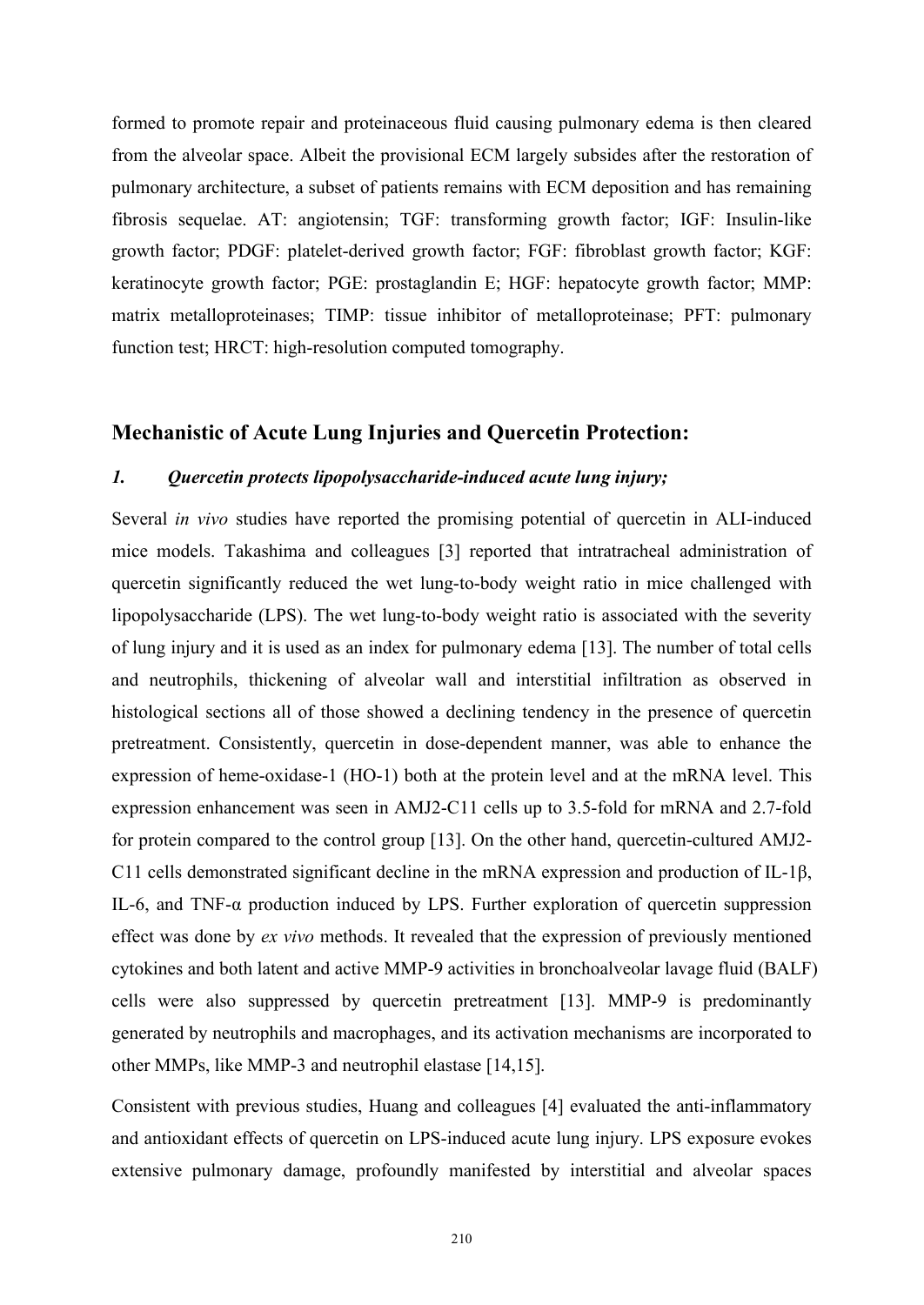infiltration of inflammatory cells, and thickening of the alveolar wall. Intriguingly, quercetin was able to attenuate these changes. Attenuation of lung wet/dry ratio was exerted by quercetin, indicating that quercetin ameliorates the development of pulmonary edema. Other significant results demonstrated by quercetin pretreatment were reduction of myeloperoxidase activity, neutrophil count, BALF protein level and BALF level of IL-6 and TNF-α. Concerning the oxidative stress prevention occurs in the mice model, quercetin pretreatment emanated reduction in malondialdehyde (MDA) level and elevation in superoxide dismutase (SOD), catalase (CAT), and glutathione peroxidase (GPx) [4]. Another study by Cui and colleagues focusing on septic-induced mice model supported these findings [6]. At the dose of 15 and 25 mg/kg to septic mice, quercetin administration significantly reduced in reactive oxygen species (ROS) level; reversed and reduced damage to pulmonary parenchyma; reduced the expression of HMGB1 (high mobility group box 1). Likewise, it significantly increased the level and activity of SOD, CAT, and Ascorbate peroxidase (APX). It is well known that the ROS [16] and the HMGB1 protein [17] play an essential role in the development of sepsis. Hence, its suppression is presumably able to ameliorate the subsequent deteriorated symptoms clinically during ALI-induced sepsis.

More recent study revealed that quercetin, in a dose-dependent manner, has positive effects on LPS-induced ALI in mice model focusing on blocking neutrophil recruitment, inhibiting proinflammatory cytokines release, and decreasing albumin leakage [5]. The percentage of neutrophil counts were significantly reduced by administration of lower, high doses of quercetin at 25 and 50 mg/kg respectively compared to control model, and dexamethasone treated group. Simultaneously, quercetin significantly elevated the macrophage percentage in BALF. LPS-stimulated cytokines released like IL-6, Keratinocyte Chemokine (KC), and IL- 1β were also significantly reduced by quercetin [5]. LPS induction was found to significantly decrease the expression of Exchange Protein Activated by cAMP (Epac), but not PKA and phosphorylated PKA. Intriguingly, this effect was counter-acted by quercetin administration and the inhibition effect was further confirmed by using PKA/Epac activator (6nBz/8-CPT) and inhibitor (H89/ESI-09) to treat LPS-induced MLE-12 cells. Administration of Epac activator, 10 μM 8-CPT, significantly blocked KC release at 12 hours similar to quercetin while the same concentration of PKA activator, 6nBz could not block KC release from LPSinduced Mouse Lung type II Epithelial (MLE-12) cell line. Quercetin plus PKA inhibitor (H89) synergistically acted to decrease the release of KC from LPS-induced MLE-12 cells. On the contrary, Epac inhibitor (ESI-09) antagonized the inhibitory action of quercetin, thus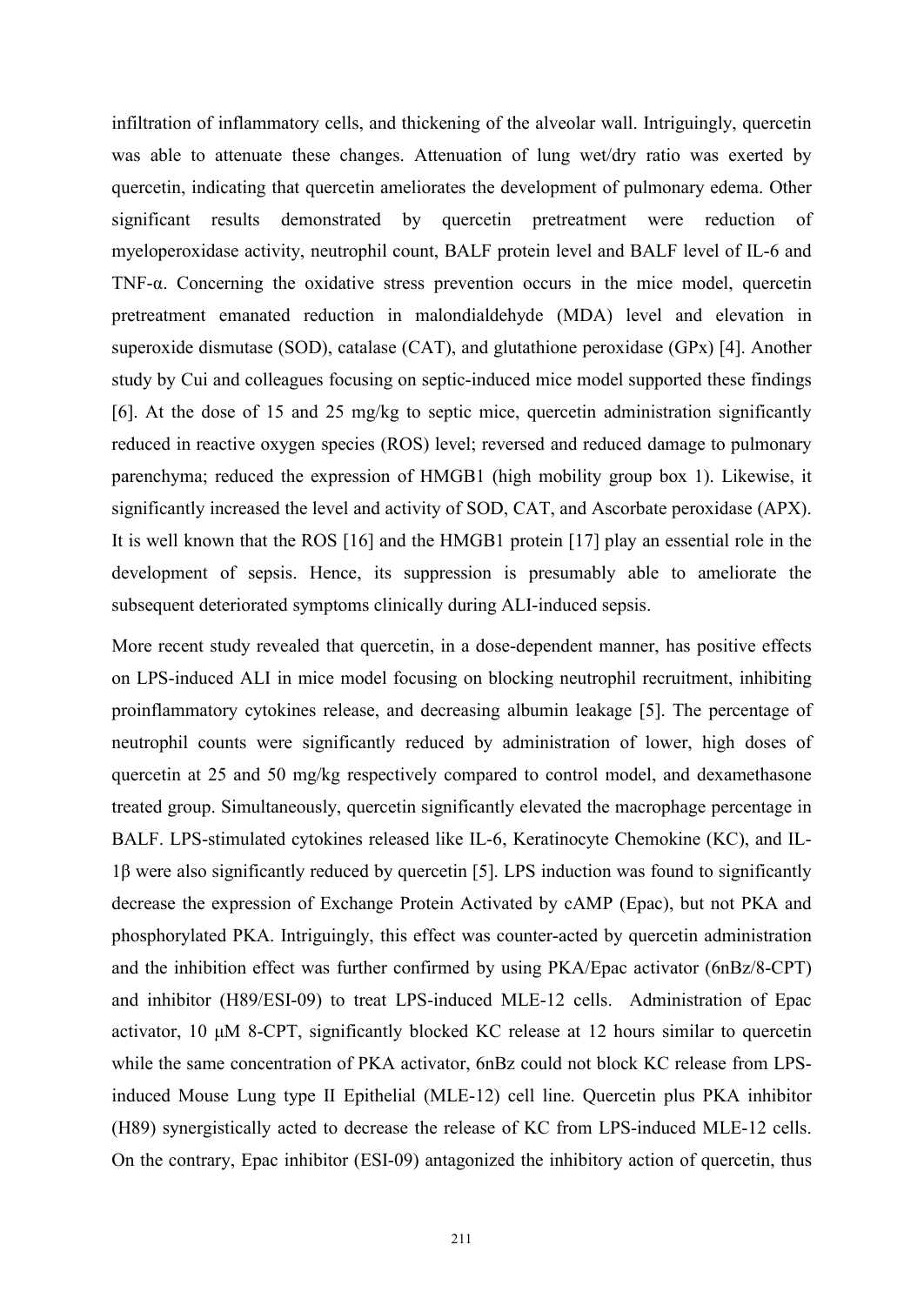KC release was significantly elevated. These results suggest that quercetin protects LPSinduced ALI in MLE-12 cells through a Epac-dependent signaling pathway, which directs to the Epac activation and KC release suppression [5].

Another *in vivo* study supports the evidence of beneficial effects of quercetin on LPS-induced ALI in mice. It showed that quercetin pretreatment raised IL-10 secretion and abolished pulmonary pathological changes, MDA, myeloperoxidase activity, serum TNF- $\alpha$ , IL-6, IL-1β, and NO levels; reduced mortality and increased survival time [18]. Inhibition of crucial cytokines by LPS-induced murine macrophages (RAW264.7 cells) like TNF-α, IL-6, and IL- 1β was also observed during *in vitro* and *in vivo* administration of isorhamnetin, a 3-O methylated metabolite of quercetin [19]. In the ALI model, isorhamnetin significantly reduced neutrophil infiltration and pulmonary edema. Additionally, the protein level in BALF, the wet weight to dry weight ratio, and iNOS secretion were also lessened by isorhamnetin. Consequently, isorhamnetin demonstrated protective effect on LPS-induced ALI model by suppressing ERK1/2, JNK, P38, IκBα, and NF-kB/P65 phosphorylation [19].

# 2. *Anti-inflammatory effect of quercetin on dsRNA analogue-induced lung inflammation;*

Albeit many studies evaluating quercetin's anti-inflammatory action on bacterial lipopolysaccharide-induced models have been done, anti-inflammatory studies using viralinduced models or its surrogate are still lacking. Activation of macrophages induced by Polyinosinic-polycytidylic Acid (Poly (I:C)), a synthetic analogue of double-stranded RNA (dsRNA), is regarded as a viral-induced inflammation model *in vitro* [20].RAW 264.7 mouse macrophages were incubated with Poly (I:C) and/or quercetin in different concentrations. The results of this study showed that quercetin at a concentration of 50  $\mu$ M significantly suppressed calcium release and the production of NO, IL-6, MCP-1, IP-10, RANTES, GM-CSF, TNF-α, LIF, LIX, and VEGF. Likewise, quercetin at a concentration of 50 µM significantly suppressed the expression of Signal Transducer and Activated Transcription (STAT1 and STAT3) in the model [20]. Since endoplasmic reticulum (ER) calcium stores are depleted and intracellular calcium concentrations are elevated during oxidative stress-mediated STAT1 activation, inhibition of STAT is of importance in modulating the inflammatory process. During this process, the formed pro-apoptotic ER stress induces inflammation on macrophages [21].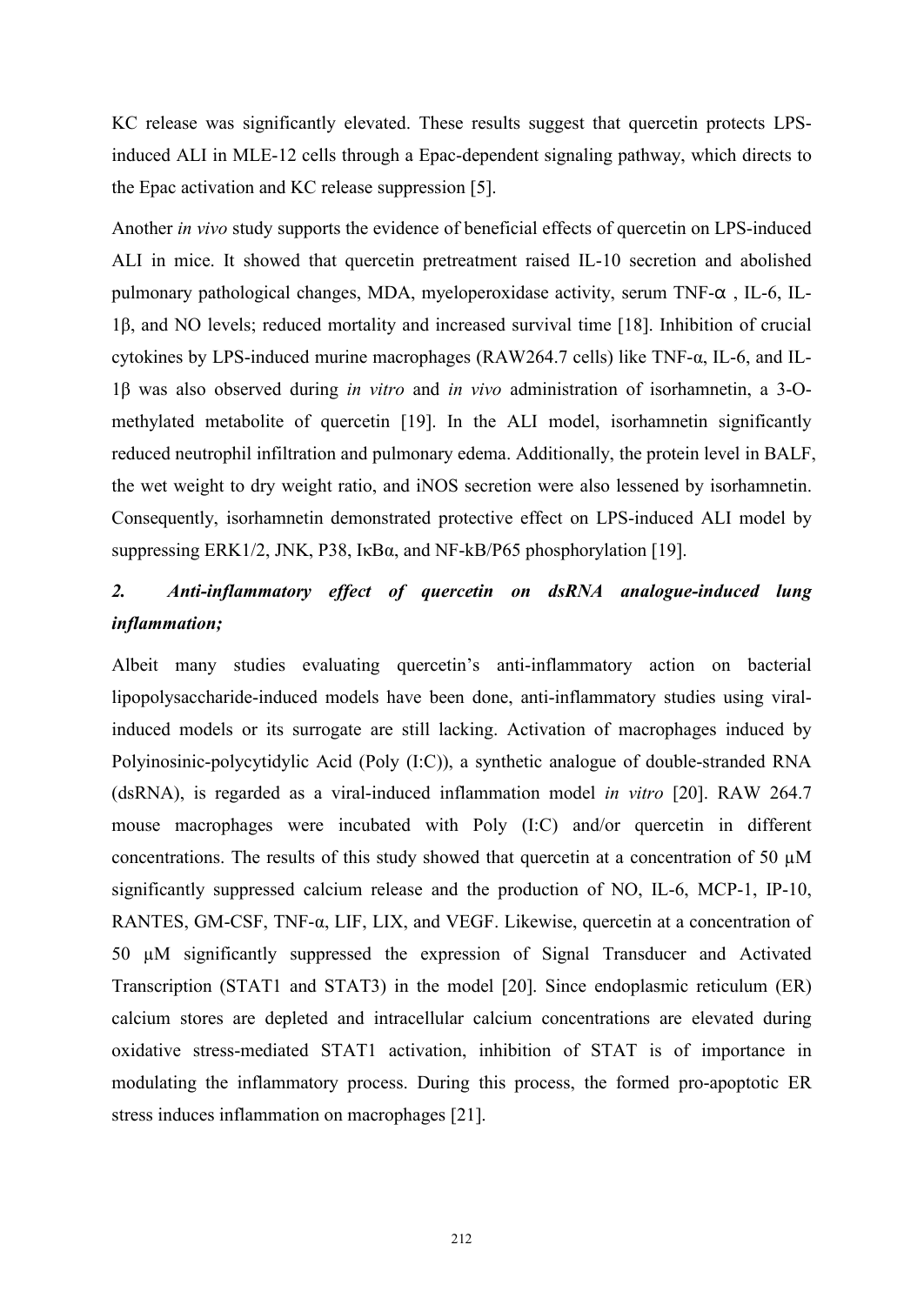#### *3. Pneumo-protective ef ects ofquercetin against Benzo-a-Pyrene induced lung injury;*

Recently, the pneumoprotective effect of quercetin against Benzo-a-Pyrene (BaP)-induced lung injury has been reported [22,23]. *In vivo* study by Alzohairy *et al*. showed that quercetin was able to protect lung injury induced by BaP by modulating proinflammatory cytokine releases, oxidative stress, and maintaining pulmonary tissue architecture [22]. Pretreatment with quercetin 50 mg/kg mice body weight prior to BaP induction significantly reversed the serum level elevation of LDH, IL-1β, IL-6, TNF-α, and the reduction of antioxidant enzymes (CAT, GST, GSH) in pulmonary tissues. Pretreatment with quercetin also increased the total antioxidant capacity following BaP-induced lung injury, while malondialdehyde (MDA) levels were reduced. Based on histological analysis, some changes occurred following BaP induction including severe collagen deposition indicating interstitial fibrosis, major destruction of alveolar tissue, infiltration of inflammatory cells, hemorrhage, and congestion. Less collagen deposition and architectural distortion were observed in the pretreatment quercetin group. Likewise, the expression of VEGF and COX-2 in quercetin-treated mice was reduced [22]. Similar to the previous study by Chan *et al*. [23], quercetin supplementation (100 mg/kg) given to Mongolian gerbils exposed to BaP only or BaP plus β-carotene significantly reduced the inflammatory cell infiltration, the levels of TNF-α and IL-1β in the broncho-alveolar lavage fluid (BALF) and plasma. The suppressive effects of quercetin were followed by a down-regulation of phospho-c-jun and phospho-JNK expression induced by BaP only or BaP plus β-carotene in the pulmonary models [23].

## *4. Quercetin alleviating the pulmonary fibrosis induced by bleomycin;*

Induction of lung fibrosis by bleomycin is an established and widely applied surrogate model of human lung fibrosis [7]. Administration of single intratracheal bleomycin (6.5 U/Kg) to rats model exerted a marked decrease in antioxidant capacity indicated by increase in the malondialdehyde (MDA) level, significant reduce in superoxide dismutase activity, low catalase activity. Likewise, bleomycin-induced fibrosis model showed elevated total leukocyte count in BAL, elevation in inflammatory cytokines notably TNF-α, elevated MMP-7 expression, excessive deposition of collagen in the lung as depicted by high concentration of hydroxyproline, and fibrotic changes which included moderate to severe hemorrhages, thickening of alveolar septa, fibroplasia, leukocytic infiltration in alveolar walls, and emphysema [7]. Nevertheless, oral quercetin administration is rendered to have ameliorative effect on the inflammatory changes and protective effects against local oxidative stress evolved by bleomycin [7].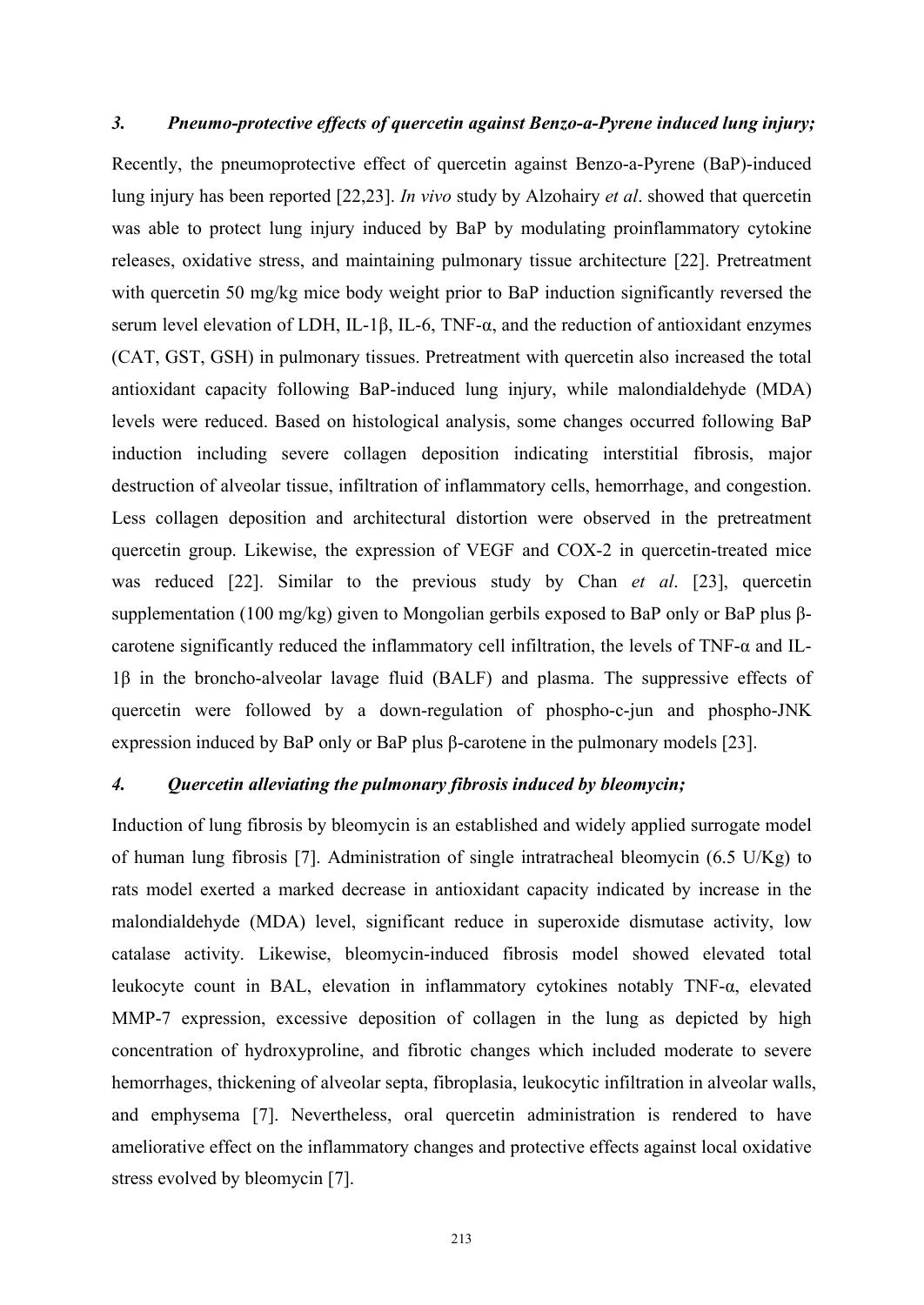Another *ex vivo* study in bleomycin-induced pulmonary fibrosis using human bronchial epithelial cell line BEAS-2B cell also supports the antioxidant and anti-inflammatory effect of quercetin by upregulating Nrf2 expression and Nrf-2 responsive genes as well as suppressing pro-inflammatory cytokines including TNF- $\alpha$  and IL-8 [8]. In a dose dependent manner, quercetin pretreatment of 50  $\mu$ M showed 50% reduction in ROS production following bleomycin exposure. The results also revealed that bleomycin induced a slight, yet not significant elevation in the Nrf2 expression, a 50% significant reduction in the HO-1 expression, a not significant reduction in γ-GCS, no alteration in catalase (CAT) expression and no effect on Nrf2-ARE binding activity. Intriguingly, quercetin pretreatment enhanced Nrf2 expression and Nrf2-regulated genes HO-1 and γ-GCS, but not CAT; and a 30% significant increase in Nrf2-ARE binding activity. As stated earlier, inflammation and ROS are closely intertwined in pathogenesis of pulmonary fibrosis indicated by elevation of IL-8 and TNF- $\alpha$ . Pretreatment with 25  $\mu$ M quercetin significantly reduced IL-8 production after bleomycin exposure (91). To further evaluate the anti-inflammatory effect of quercetin, LPS stimulation of the blood of both IPF patients and control group was done.Concordantly quercetin was able to reduce the IL-8 and TNF- $\alpha$  level in the IPF group [8].

#### **Molecular Mechanistic of Quercetin:**

#### *1. Quercetin upregulates Nrf2 expression in the pulmonary fibrosis*

Upregulation of Nrf2-regulated HO-1 expression is known to confer protective mechanism in multiple models of lung injury and other diseases, including asthma, oxidative and/or inflammatory lung injury, vascular endothelial injury, and ischemia-reperfusion injury [24]. *In vitro* study by Nakamura et al. revealed that, quercetin suppressed collagen production in mRNA and protein levels via NIH3T3 mouse embryonic fibroblast cells, and that the suppressive mechanism deemed to be HO-1-dependent. Likewise, in a concentrationdependent manner, it was evident that quercetin at 15-30 µM, upregulated both the mRNA and protein expression of HO-1 as well induced the translocation of Nrf2 into the nuclei.<br>Further evaluation demonstrated that HO-1 metabolites, CO, but not bilirubin, was able to decrease to near basal levels in the TGF-β-stimulated production of type I collagen mRNA and total soluble collagen in NIH3T3 cells. In other cell types; Human Lung Fibroblast (HLF), the level of mRNA and protein of HO-1 were induced 9.9-fold and 2.5-fold, respectively, hereon treatment with quercetin. Addition of quercetin at  $30 \mu$ M in NHLFs cells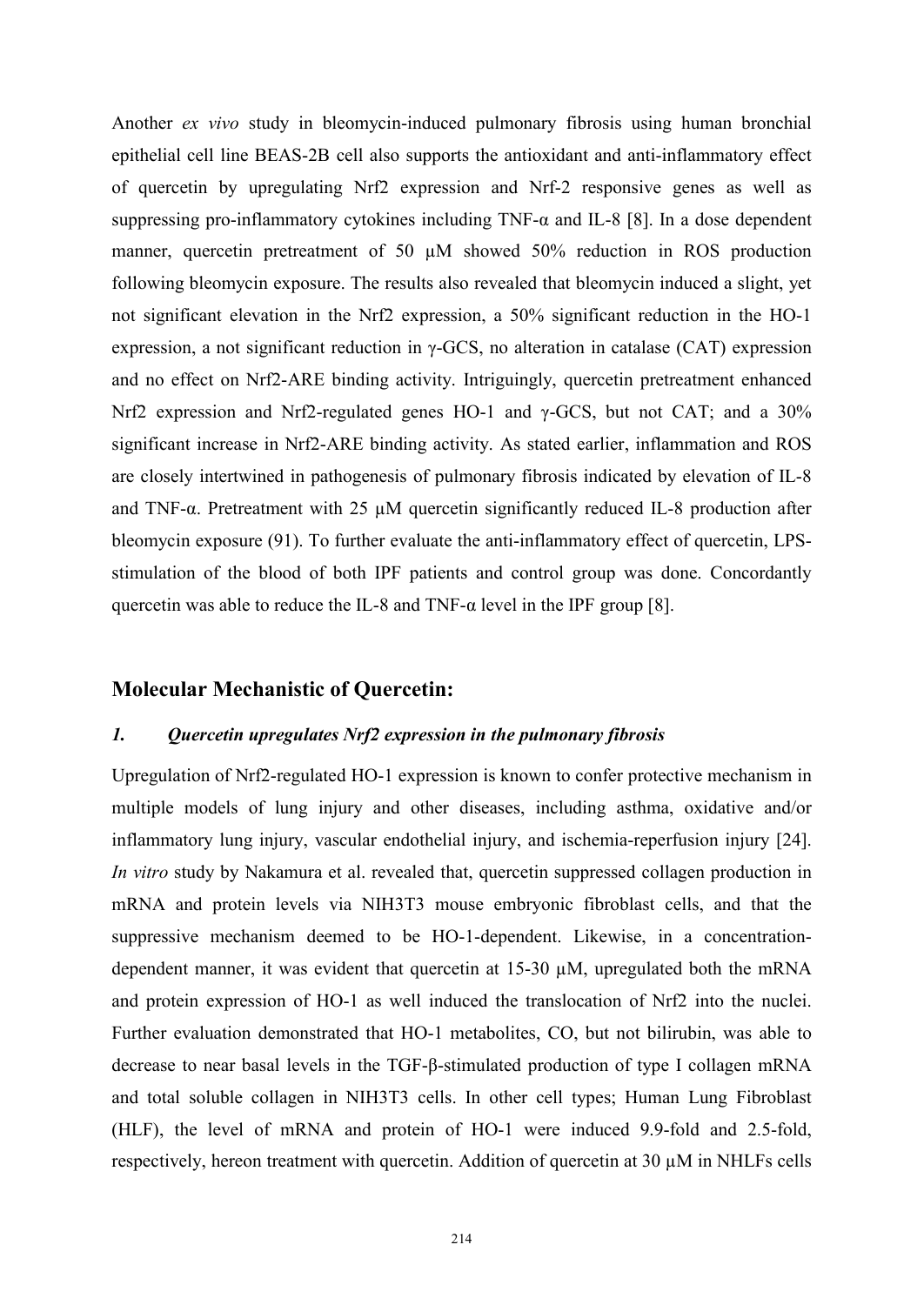also markedly reduced the levels of type I collagen mRNA and total soluble collagen by 78.7% and 78.6% inhibition, respectively [25]. Contrariwise, quercetin in concentration dependent manner showed stimulatory effect rather than suppressive on the TGF- β-induced phosphorylation of Smad/MAPK pathways. Quercetin also significantly stimulated phosphorylation of ERK and JNK, but not p38 in NIH3T3 cells. Moreover, specific inhibitors for ERK and JNK, PD98059 and SP600125 respectively, were used to evaluate whether both these signaling were involve in the suppressive effects of quercetin on TGF- β-induced collagen production. Surprisingly, no changes in the suppressive activity of quercetin were found. These findings suggested that the neither ERK nor JNK activation play a role in these suppressive effect, and different mechanism of suppression remains to be elucidated [25]. Similarly, *in vitro* study by Hayashi *et al.* revealed an increased nuclear localization of endogenous Nrf-2 and HO-1 expression in the quercetin-treated group following  $H_2O_2$ induced lung epithelial cell line (LA-4 cell) [26]. At molecular levels, quercetin not only upregulates the expression of Nrf-2 protein and mRNA but also inhibits the proteasomal turnover and ubiquitination of Nrf-2. At the same time, reducing the level of Keap1 protein at the posttranslational level by quercetin was reported to be able to increase Nrf-2-dependent ARE activity [27].

#### *2. Quercetin role in pulmonary senescent fibroblasts;*

Some evidence signify that senescent cells may also cause and/or contribute in remodeling of tissue and many age-related disease, notably Chronic Obstructive Pulmonary Disease (COPD) and Idiopathic Pulmonary Fibrosis (IPF). Indeed, it was pointed that senescent myofibroblasts predominantly found in fibroblast foci. Secretome generated by the senescent fibroblasts known as Senescence Associated Secretory Phenotype (SASP) strongly stimulates a fibrotic phenotype in healthy human fibroblastwhich may elucidate the correlation of its build up to the progression of fibrosis [28,29]. Recently, some studies have demonstrated the therapeutic potential of combination of quercetin and Dasatinib (Tyrosine Kinase Inhibitor) in mice model of bleomycin induced pulmonary fibrosis. The treatment of this combination during the fibrotic phase reduced deleterious effect of fibrosis and senescence biomarkers in the mice lungs [28]. Likewise, *ex vivo* study demonstrated that the combination of quercetin and dasatinib induced apoptosis and diminished SASP factors in primary fibrotic mice alveolar epithelial type II cell induced by bleomycin, hence senescent cells were depleted [29].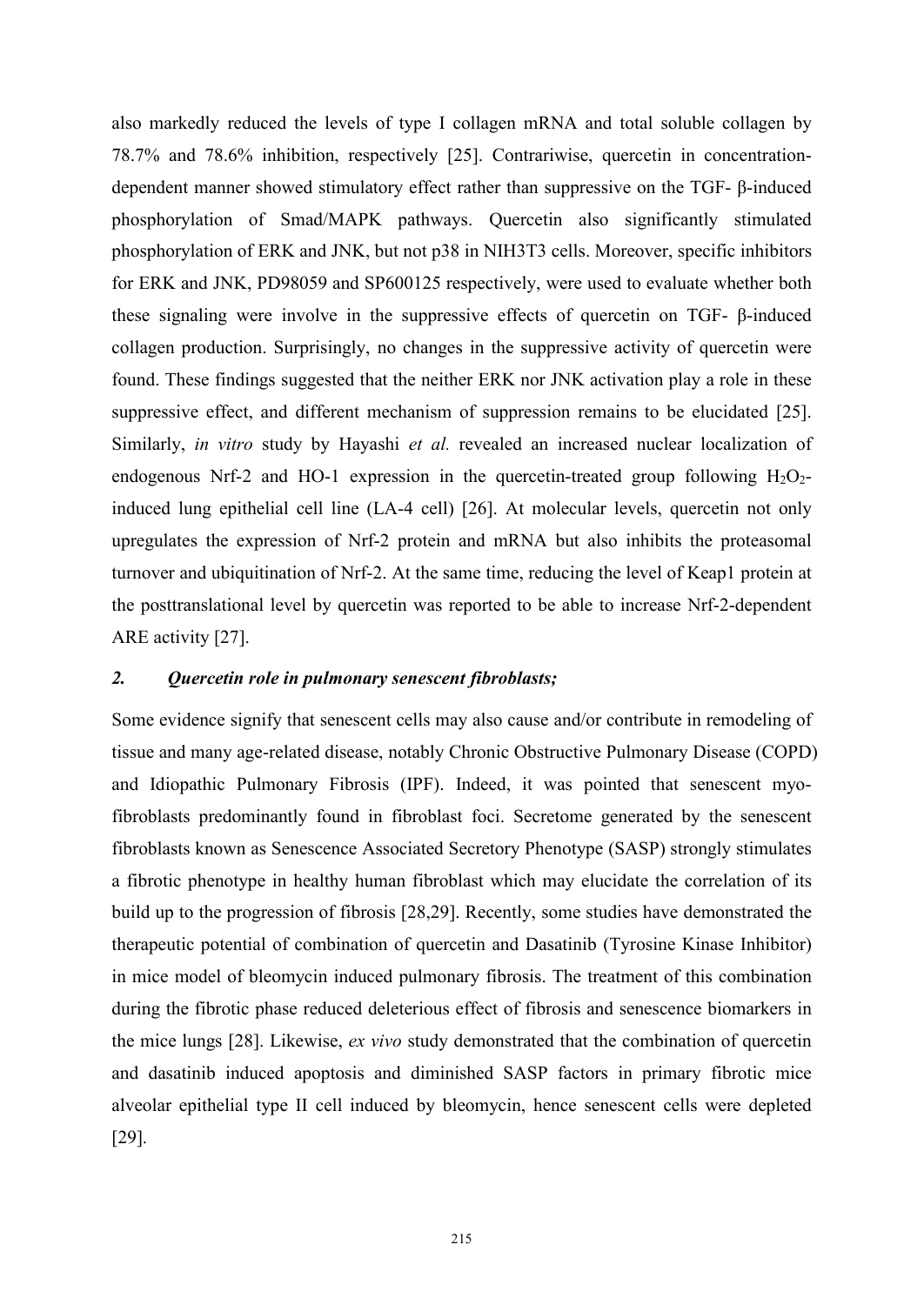Another investigation by Hohmann et al. revealed that senescent fibroblast cultures from stable and rapidly progressive IPF patients were extremely resistant to Fas Ligand (FasL) induced and TNF Related Apoptosis Inducing Ligand (TRAIL) induced apoptosis. In addition to low expression of FasL and TRAIL receptors detected in senescent IPF fibroblast, there was a low expression of caveolin-1 and an increased activation of AKT, in comparison to senescent normal lung fibroblast cultures. Albeit quercetin alone was not pro-apoptotic, the resistance to FasL or TRAIL-induced apoptosis could be abrogated by quercetin. It induced an approximately 2-fold increase in Fas mRNA expression. Combination between quercetin plus FasL or TRAIL in the culture significantly induced caspase-3 activity, decreased cell viability and elevated LDH level in normal and IPF fibroblast. It was conspicuous despite 1.5-fold increase in Caveolin-1 (CAV1 mRNA) expression, quercetin did not fully restore CAV1 expression in stable or rapid IPF fibroblast as compared to normal lung fibroblast cultures. Intriguingly, as upregulation of phosphorylated AKT (p-AKT) has been implicated in low CAV1 expression in this study, addition of quercetin was able to downregulate the p- AKT expression in both groups [30]. Moreover, *in vivo* quercetin treatment at 30 mg/kg in bleomycin-induced pulmonary fibrosis of aged mice reversed the fibrosis by reducing hydroxyproline levels and collagen formation. Significant attenuation in the expression of pulmonary senescence markers p19-ARF and p21 was observed. In line with these results, quercetin also reduced the expression of Cdkn1a, Cdkn2a, Cdkn2d; SASP-related transcripts Mcp1, Mmp12, and Il6. These results collectively suggested that quercetin works by attenuating the senescent cells burden in the fibrotic lung models [30].

#### *3. Quercetin's inhibitory ef ects on other signaling pathways;*

Intraperitoneal administration of quercetin showed a protective mechanism on acute lung injury (ALI) in mice with sepsis [31]. Low and high doses of quercetin at 30 and 50 mg/kg respectively rendered significant effects on ALI parameters and markers as compared to the sepsis-induced group by CLP procedure; and a high dose showed to generate greater improvement. Quercetin administration gave rise to elevated  $PaO<sub>2</sub>$  level and  $PaO<sub>2</sub>/FiO<sub>2</sub>$  value, reduced lung water content and protein content in BALF as compared to the control model group. Intriguingly, the results also showed that expression of ICAM-1 and MIP-2 was suppressed by quercetin [31]. Intracellular adhesion molecule-1 (ICAM-1) is a transmembrane glycoprotein which presents on the cell surface such as neutrophils, leucocytes, endothelial cells, epithelial cells, and fibroblasts. It belongs to the immunoglobulin superfamily which has pivotal action in sepsis by mediating cell-cell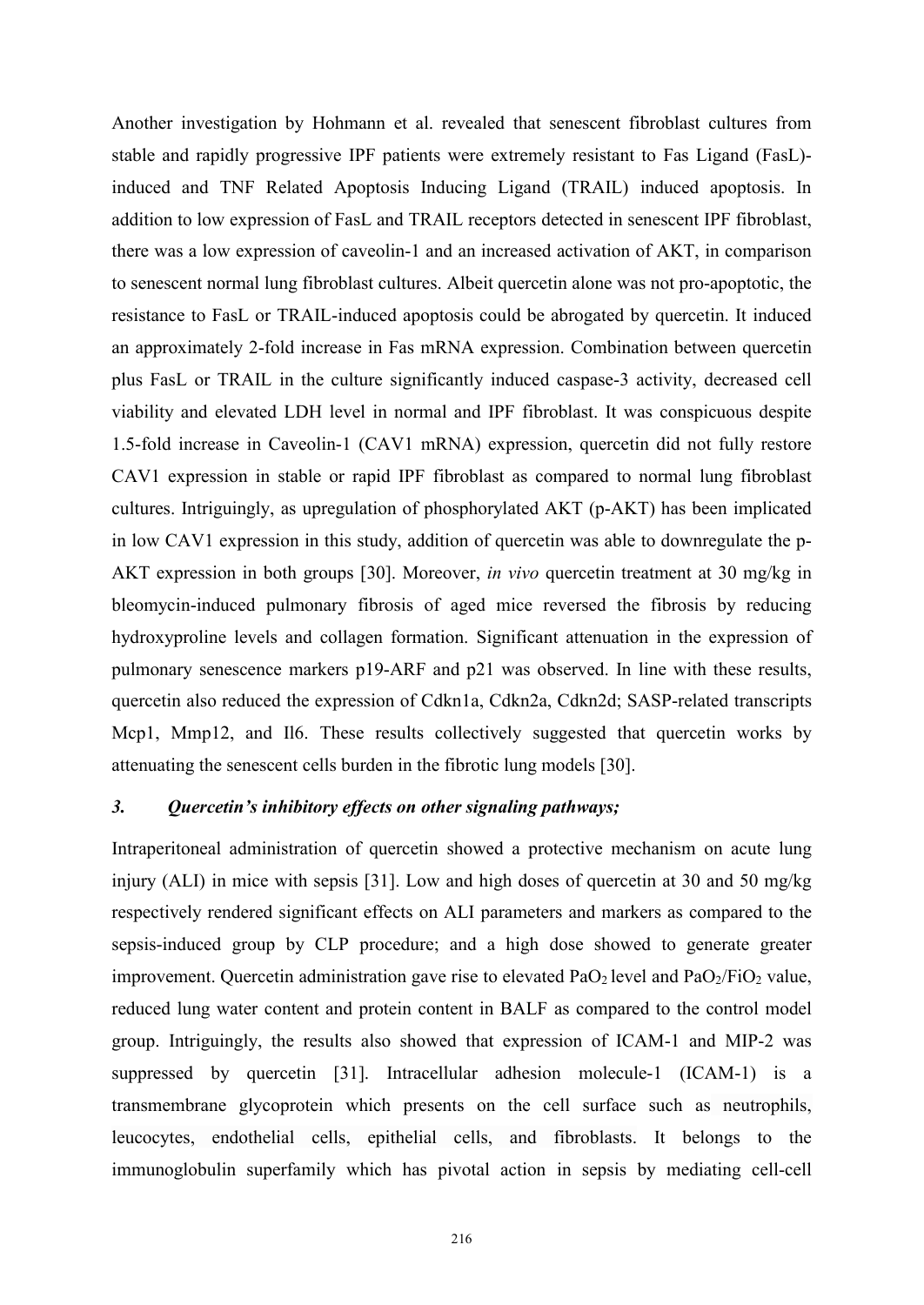interaction and outside-in cell downstream signaling [32]. Macrophage inflammatory protein- 2 (MIP-2) has a pivotal role also in the pathogenesis of sepsis. It belongs to the CXC chemokines family which recruits to infection sites[33]. Consequently, quercetin presumably protected against ALI in septic mice by regulating these chemokines.

Inhibitory effect of quercetin against Intracellular Adhesion Molecule-1 ICAM-1 expression and its association with Mitogen Activated Protein Kinase (MAPK) have been evaluated through *in vitro* study using A459 cells model by Ying et al. [34]. The IL-1β-induced expression of ICAM-1 mRNA and protein was attenuated by quercetin in a dose-dependent manner. It was suggested that quercetin actively blocked NF‐κB activity and enhanced degradation of p65 and p50 subunits of I-κB. NF-κB. Following NF-κB activation, there will be a dissociation of I‐κB from the complex resulting in translocation of p65 and p50 to the nucleus and binding to the DNA recognition site, hence initiating gene transcription [35]. The inhibitory activity of ICAM-1 expression demonstrated by quercetin was also facilitated by sequential attenuation of c-jun and c-fos mRNA expressions, components of AP-1 transcription factor which have pivotal role to induce ICAM-1 expression [34]. The authors further found that p38, ERK1/2, and JNK were involved as major MAPK signaling pathways which regulate AP-1 activity. Specific inbitors for p38, ERK, and JNK (SB203580, PD98059 and SP600125 respectively) were used to evaluate their individual action against IL-1βinduced c-jun and c-fos mRNA expression. PD98059 and SB203580 were able to inhibit cfos mRNA expression while SP600125 was able to inhibit c-jun mRNA expression. Moreover, these specific inhibitors were administered to test their individual action in regulating the inhibitory actions of quercetin against IL-1β-induced expression of ICAM-1. The results demonstrated inhibitory effects of quercetin were partially inhibited by a specific inhibitor of p38 MAPK, SB203580, but not by a specific inhibitor of ERK and JNK, PD98059 and SP600125 respectively. It means that pre-incubation of cells with SB203580 allows quercetin to exhibit up-regulatory effects on ICAM-1 expression in IL-1β-induced A549 cells. This finding suggests that activation of the p38 MAPK pathway partially contributes to the process of ICAM-1 expression inhibition by quercetin [34].

Tripathi et al. found out the prophylactic efficacy of quercetin in improving vascular leakage in lung of mice under hypobaric hypoxic conditions [36]. The results showed that 50 mg/kg of quercetin supplementation was the optimum dose which is able to reduce ROS and MDA levels, elevate SOD, GSH and GPx levels, and reduce trans-vascular leakage and lung water content compared to non-treated hypoxia mice group. Reduction of LDH content and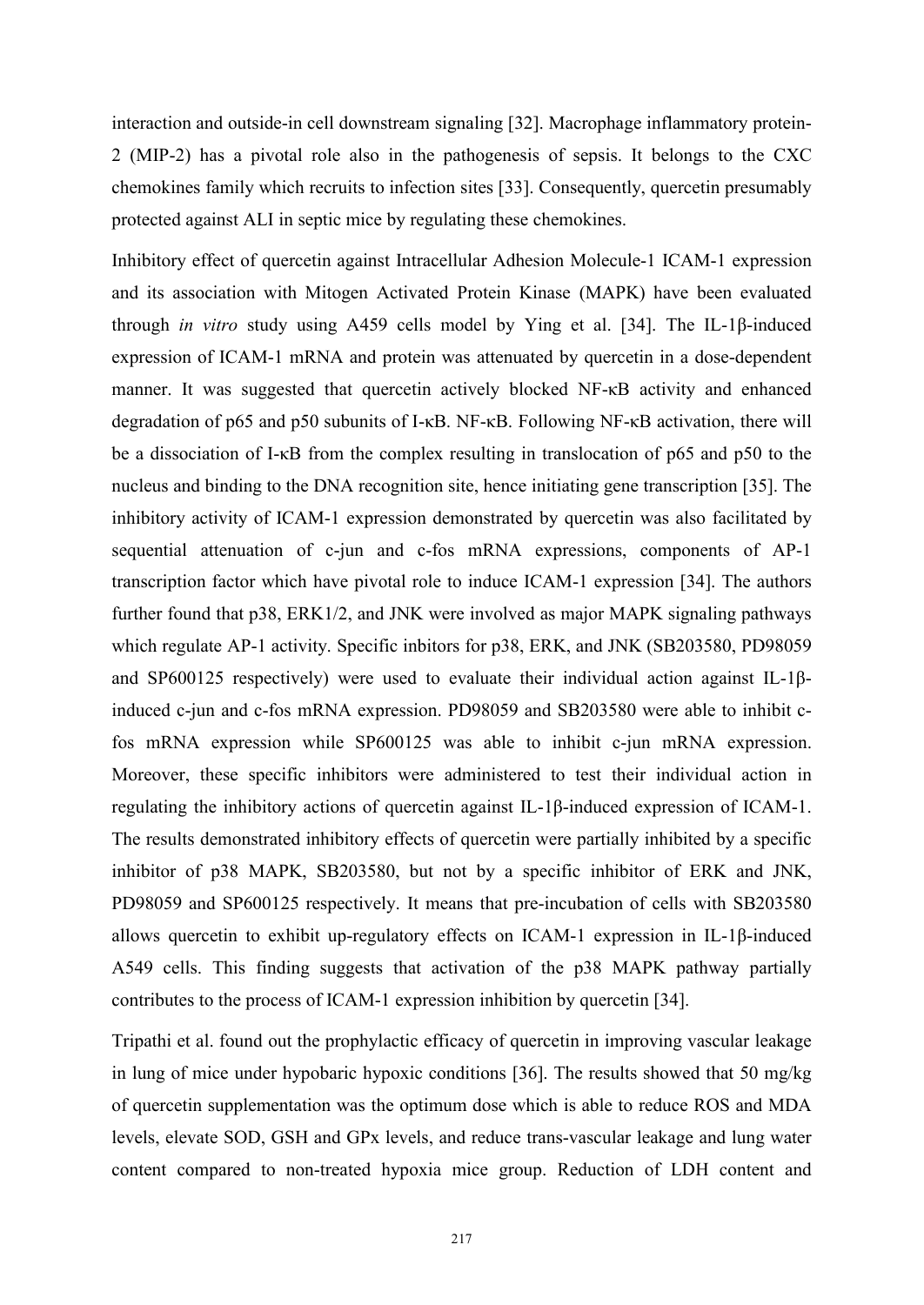albumin extravasation in BALF of hypoxic mice were also observed following quercetin prophylaxis. Furthermore, quercetin prophylaxis significantly downregulated the expression of IKKα/β and NFB in BALF of hypoxic mice driving to reduction in the level of TNF-α and INF-γ, pro-inflammatory cytokines. However, the level of anti-inflammatory cytokines, IL-4 and TGF-β, were upregulated by quercetin. The levels of Hif-1 $\alpha$  and VEGF as well as ICAM-1, VCAM-1 and P-selectin in the lungs of hypoxia-induced mice displayed a significant increase [36]. Intriguingly, quercetin prophylaxis of 50 mg/kg as the optimum dose again significantly reduced the level of Hif-1α, VEGF, ICAM-1, VCAM-1 and P selectin. Quercetin administration prior to hypoxia significantly reduced the detrimental changes on lung tissue under hypoxic conditions, including infiltration of inflammatory cells, collapsed alveoli, thickening of inter-alveolar walls and evidence of red blood cells in alveolar spaces [36].

Aforementioned protective mechanisms of quercetin are summarized in figure 2.



**Figure 2:** Several potential pneumo-protective mechanisms of quercetin.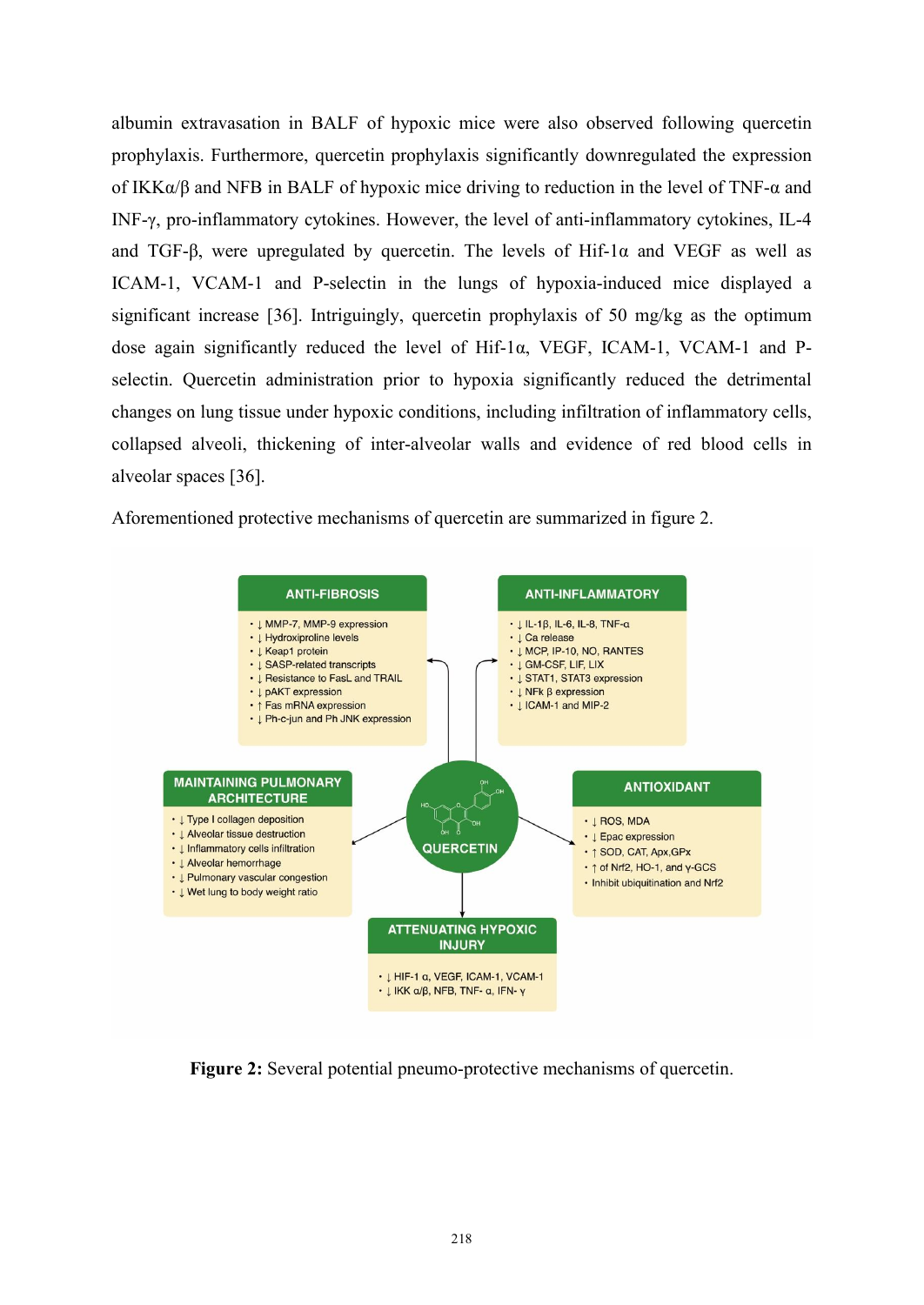#### **CONCLUSION**

The pathophysiology of specific pulmonary disease where pulmonary parenchyma is predominantly infected, and as the disease progresses, ALI and pulmonary fibrosis development may ensue. A comprehensive understanding of the prime balance pertaining to the physiological and pathological effects of the various profibrotic mediators may allow targeted therapy. Quercetin has been considered a significant bioflavonoid compound in the human diet and potentially benefits human health, specifically in alleviating inflammation and injury in the lungs. Collectively, many preclinical studies have reported the potential benefits of quercetin in inhibiting proinflammatory cytokines release and its downstream signaling, stimulating the transcription of antioxidant genes, and ameliorating pathological changes in pulmonary parenchyma which leads to fibrosis, especially during a hypoxic state. Understanding the multifaceted actions of quercetin, we consider quercetin as a good candidate for development and optimization of quercetin both as prophylaxis and adjuvant therapy in pulmonary infections, inflammation, and fibrosis.

# **REFERENCES**

[1] Burnham EL, Janssen WJ, Riches DWH, Moss M, Downey GP. The fibroproliferative response in acute respiratory distress syndrome: mechanisms and clinical significance. Eur Respir J. 2014;43:276-285.

doi: 10.1183/09031936.00196412.

- [2] Zhang J, Huang X, Ding D, et al. Comparative study of acute lung injury in COVID-19 and non-COVID-19 patients. Front Med. 2021;8. doi: 10.3389/fmed.2021.666629.
- [3] Takashima K, Matsushima M, Hashimoto K, et al. Protective effects of intratracheally administered quercetin on lipopolysaccharide-induced acute lung injury. Respir Res. 2014;15(1):1-10.

doi: 10.1186/s12931-014-0150-x.

- [4] Huang R, Zhong T, Wu H. Experimental research Quercetin protects against lipopolysaccharide-induced acute lung injury in rats through suppression of inflammation and oxidative stress. Arch Med Sci. 2015;11(2):427-432. doi: 10.5114/aoms.2015.50975.
- [5] Wang X, Li Y, qiang Hu Z, et al. Protective effect of quercetin in LPS-induced murine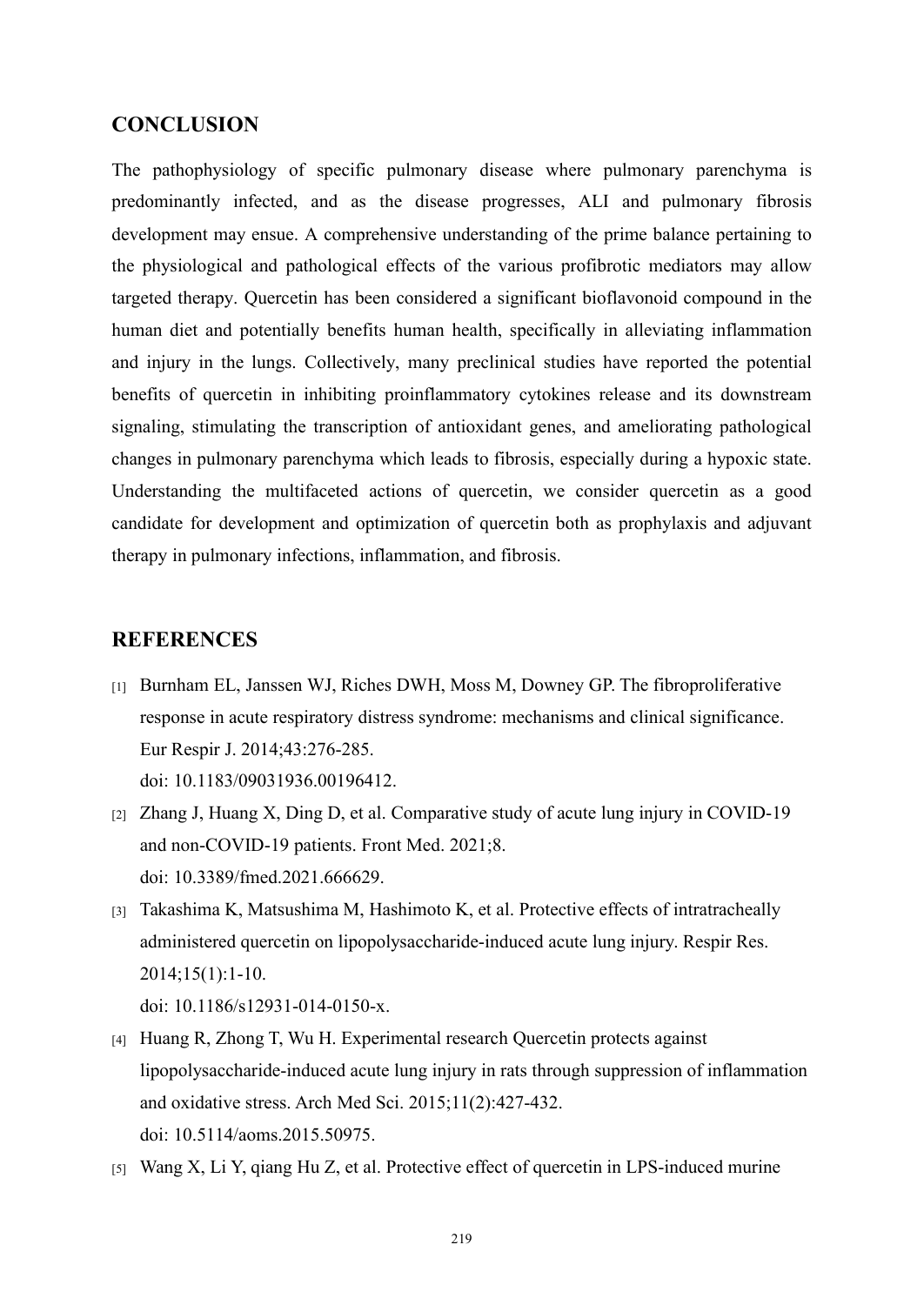acute lung injury mediated by cAMP-Epac pathway. Inflammation. 2018;41(3):1093- 1103.

doi: 10.1007/s10753-018-0761-3.

[6] Cui W, Hu G, Peng J, Mu L, Liu J, Qiao L. Quercetin exerted protective effects in a rat model of sepsis via inhibition of reactive oxygen species (ROS) and downregulation of high mobility group box 1 (HMGB1) protein expression. Med Sci Monit Int Med J Exp Clin Res. 2019;25:5795.

doi: 10.12659/MSM.916044.

- [7] Verma R, Kushwah L, Gohel D, Patel M, Marvania T, Balakrishnan S. Evaluating the ameliorative potential of quercetin against the bleomycin-induced pulmonary fibrosis in Wistar rats. Pulm Med. 2013;2013. doi: 10.1155/2013/921724.
- [8] Veith C, Drent M, Bast A, van Schooten FJ, Boots AW. The disturbed redox-balance in pulmonary fibrosis is modulated by the plant flavonoid quercetin. Toxicol Appl Pharmacol. 2017;336:40-48. doi: 10.1016/j.taap.2017.10.001.
- [9] Rizky WC, Jihwaprani MC, Kindi AA, Ansori ANM, Mushtaq M. The pharmacological mechanism of quercetin as adjuvant therapy of COVID-19. Life Res. 2022;5(3):3. doi: 10.53388/2022-0205-302
- [10] Kosyreva A, Dzhalilova D, Lokhonina A, Vishnyakova P, Fatkhudinov T. The role of macrophages in the pathogenesis of SARS-CoV-2-associated acute respiratory distress syndrome. Front Immunol. 2021;12:1667. doi: 10.3389/fimmu.2021.682871
- [11] Tremblay LN, Slutsky AS. Ventilator-induced lung injury: from the bench to the bedside. Appl Physiol intensive care Med. 2006:357-366. doi: 10.1007/s00134-005-2817-8
- [12] Parikh SM, Mammoto T, Schultz A, et al. Excess circulating angiopoietin-2 may contribute to pulmonary vascular leak in sepsis in humans. PLoS Med. 2006;3(3):e46. doi: 10.1371/journal.pmed.0030046
- [13] Craig TR, Duffy MJ, Shyamsundar M, et al. Extravascular lung water indexed to predicted body weight is a novel predictor of intensive care unit mortality in patients with acute lung injury. Crit Care Med. 2010;38(1):114-120. doi: 10.1097/CCM.0b013e3181b43050.
- [14] O'Sullivan S, Medina C, Ledwidge M, Radomski MW, Gilmer JF. Nitric oxide-matrix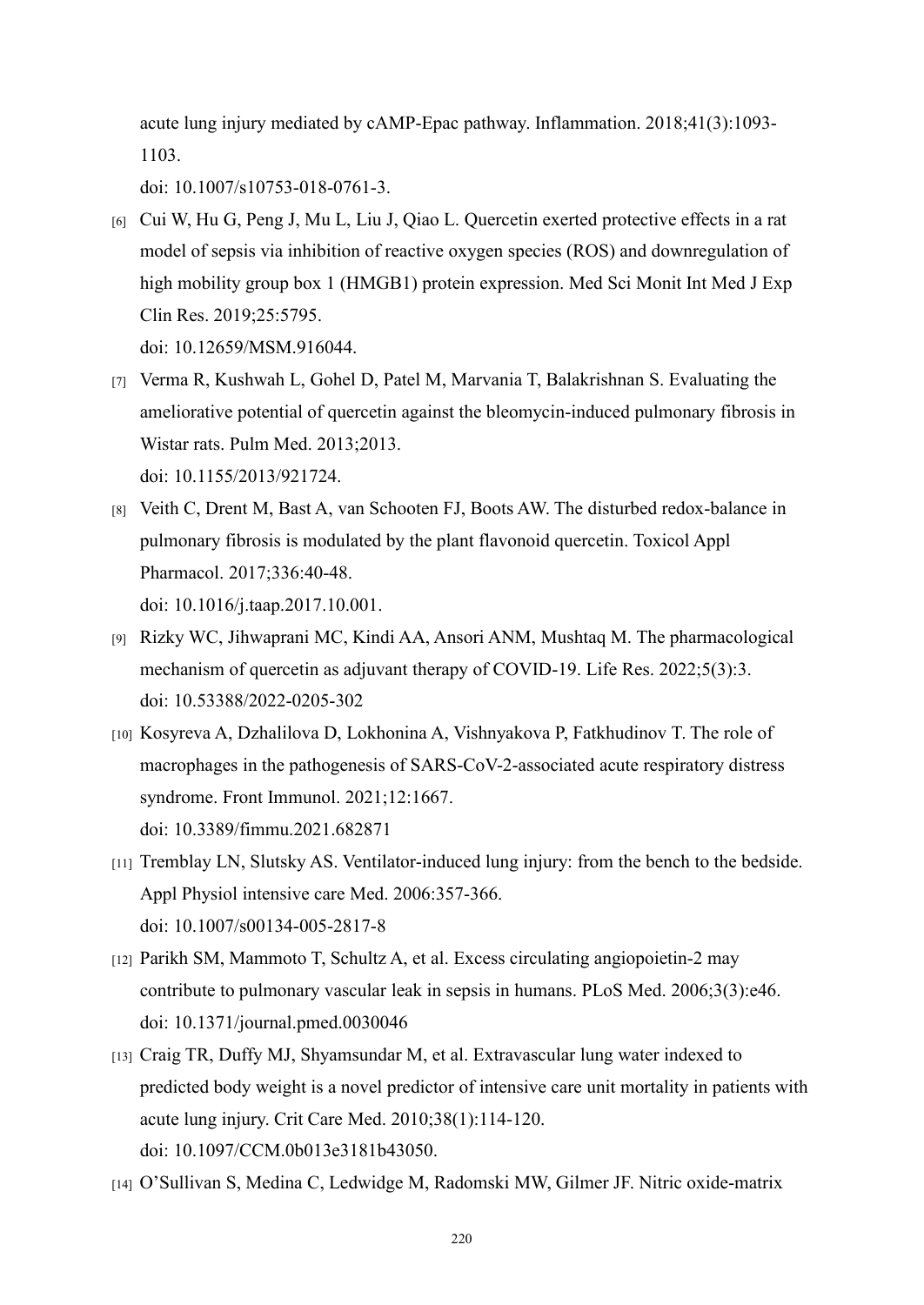metaloproteinase-9 interactions: biological and pharmacological significance: NO and MMP-9 interactions. Biochim Biophys Acta (BBA)-Molecular Cell Res. 2014;1843(3):603-617. doi: 10.1016/j.bbamcr.2013.12.006.

- [15] Guo Y, Ma L, Zhang F, Sun R, Li T. Neutrophil elastase ameliorates matrix metalloproteinase-9 to promote lipopolysaccharide-induced acute lung injury in mice1. Acta Cir Bras. 2016;31:382-388. doi: 10.1590/S0102-865020160060000004.
- [16] Zhao S, Chen F, Yin Q, Wang D, Han W, Zhang Y. Reactive oxygen species interact with NLRP3 inflammasomes and are involved in the inflammation of sepsis: from mechanism to treatment of progression. Front Physiol. 2020;11. doi: 10.3389/fphys.2020.571810.
- [17] Stevens NE, Chapman MJ, Fraser CK, Kuchel TR, Hayball JD, Diener KR. Therapeutic targeting of HMGB1 during experimental sepsis modulates the inflammatory cytokine profile to one associated with improved clinical outcomes. Sci Rep. 2017;7(1):1-14. doi: 10.1038/s41598-017-06205-z.
- [18] Wang L, Chen J, Wang B, et al. Protective effect of quercetin on lipopolysaccharideinduced acute lung injury in mice by inhibiting inflammatory cell influx. Exp Biol Med. 2014;239(12):1653-1662. doi: 10.1177/1535370214537743.
- [19] Chi G, Zhong W, Liu Y, et al. Isorhamnetin protects mice from lipopolysaccharideinduced acute lung injury via the inhibition of inflammatory responses. Inflamm Res. 2016;65(1):33-41.

doi: 10.1007/s00011-015-0887-9.

- [20] Kim Y, Park W. Anti-inflammatory effect of quercetin on RAW 264.7 mouse macrophages induced with polyinosinic‐polycytidylic acid. Molecules. 2016;21(4):450. doi: 10.3390/molecules21040450.
- [21] Timmins JM, Ozcan L, Seimon TA, et al. Calcium/calmodulin-dependent protein kinase II links ER stress with Fas and mitochondrial apoptosis pathways. J Clin Invest. 2009;119(10):2925-2941. doi: 10.1172/JCI38857.
- [22] Alzohairy MA, Khan AA, Ansari MA, et al. Protective Effect of Quercetin, a Flavonol against Benzo(a)pyrene-Induced Lung Injury via Inflammation, Oxidative Stress, Angiogenesis and Cyclooxygenase-2 Signalling Molecule. Appl Sci. 2021;11(18).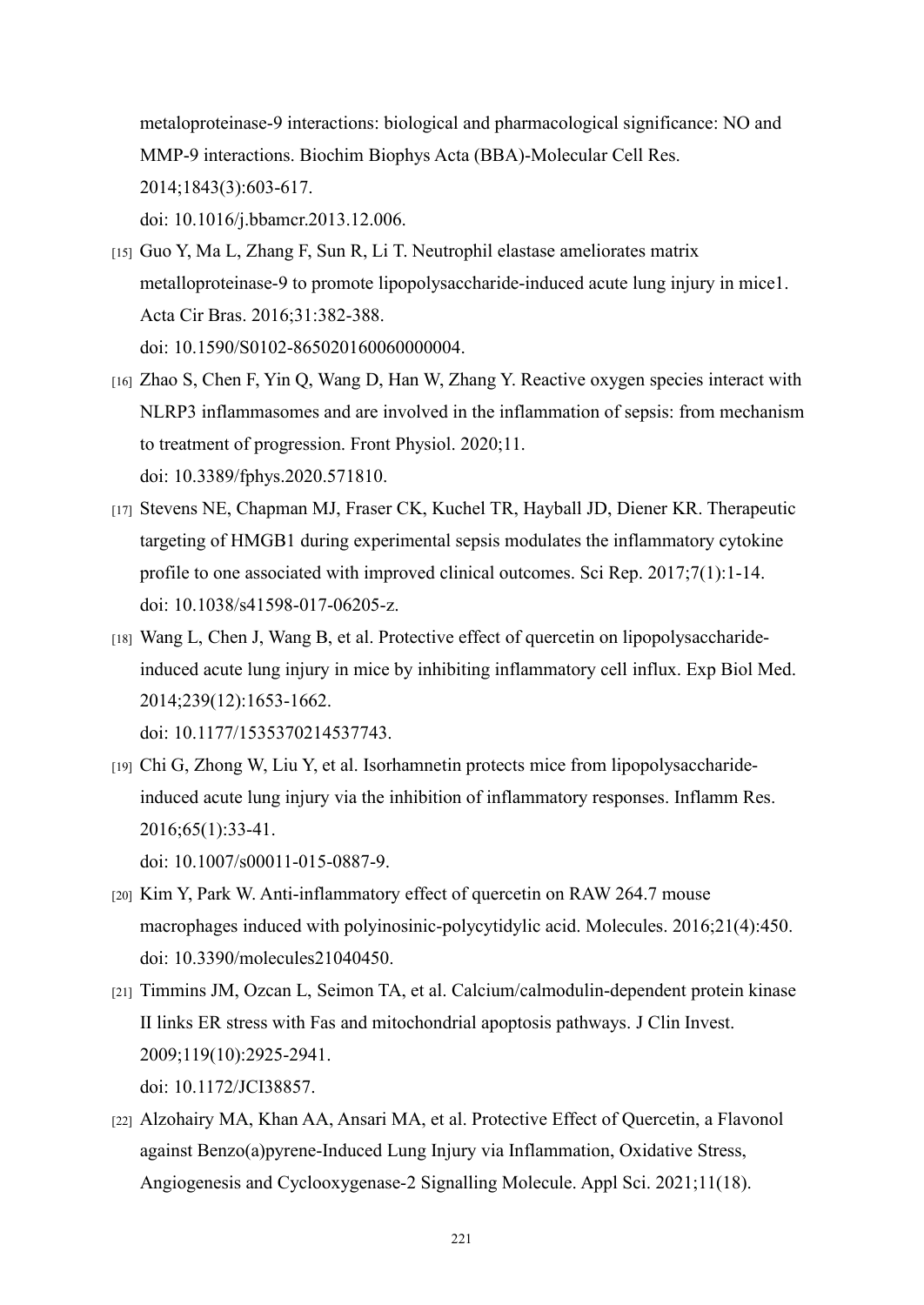doi:10.3390/app11188675

- [23] Chan S-T, Chuang C-H, Yeh C-L, et al. Quercetin supplementation suppresses the secretion of pro-inflammatory cytokines in the lungs of Mongolian gerbils and in A549 cells exposed to benzo [a] pyrene alone or in combination with β-carotene: in vivo and ex vivo studies. J Nutr Biochem. 2012;23(2):179-185. doi: 10.1016/j.jnutbio.2010.11.014.
- [24] Fredenburgh LE, Perrella MA, Mitsialis SA. The role of heme oxygenase-1 in pulmonary disease. Am J Respir Cell Mol Biol. 2007;36(2):158-165. doi: 10.1165/rcmb.2006-0331TR.
- [25] Nakamura T, Matsushima M, Hayashi Y, et al. Attenuation of transforming growth factor– β–stimulated collagen production in fibroblasts by quercetin-induced Heme oxygenase–1. Am J Respir Cell Mol Biol. 2011;44(5):614-620. doi: 10.1165/rcmb.2010-0338OC
- [26] Hayashi Y, Matsushima M, Nakamura T, et al. Quercetin protects against pulmonary oxidant stress via heme oxygenase-1 induction in lung epithelial cells. Biochem Biophys Res Commun. 2012;417(1):169-174. doi: 10.1016/j.bbrc.2011.11.078.
- [27] Tanigawa S, Fujii M, Hou D-X. Action of Nrf2 and Keap1 in ARE-mediated NQO1 expression by quercetin. Free Radic Biol Med. 2007;42(11):1690-1703. doi: 10.1016/j.freeradbiomed.2007.02.017.
- [28] Schafer M, White T, Iijima K, et al. CELLULAR SENESCENCE DRIVES FIBROTIC PULMONARY DISEASE. Innov Aging. 2017;1(Suppl 1):135. doi: 10.1038/ncomms14532
- [29] Lehmann M, Korfei M, Mutze K, et al. Senolytic drugs target alveolar epithelial cell function and attenuate experimental lung fibrosis ex vivo. Eur Respir J. 2017;50(2). doi: 10.1183/13993003.02367-2016
- [30] Hohmann MS, Habiel DM, Coelho AL, Verri Jr WA, Hogaboam CM. Quercetin enhances ligand-induced apoptosis in senescent idiopathic pulmonary fibrosis fibroblasts and reduces lung fibrosis in vivo. Am J Respir Cell Mol Biol. 2019;60(1):28-40. doi: 10.1165/rcmb.2017-0289OC
- [31] Meng L, Lv Z, Yu ZZ, Xu D, Yan X. Protective effect of quercetin on acute lung injury in rats with sepsis and its influence on ICAM-1 and MIP-2 expression.Genet Mol Res. 2016;15(3).

doi: 10.4238/gmr.15037265.